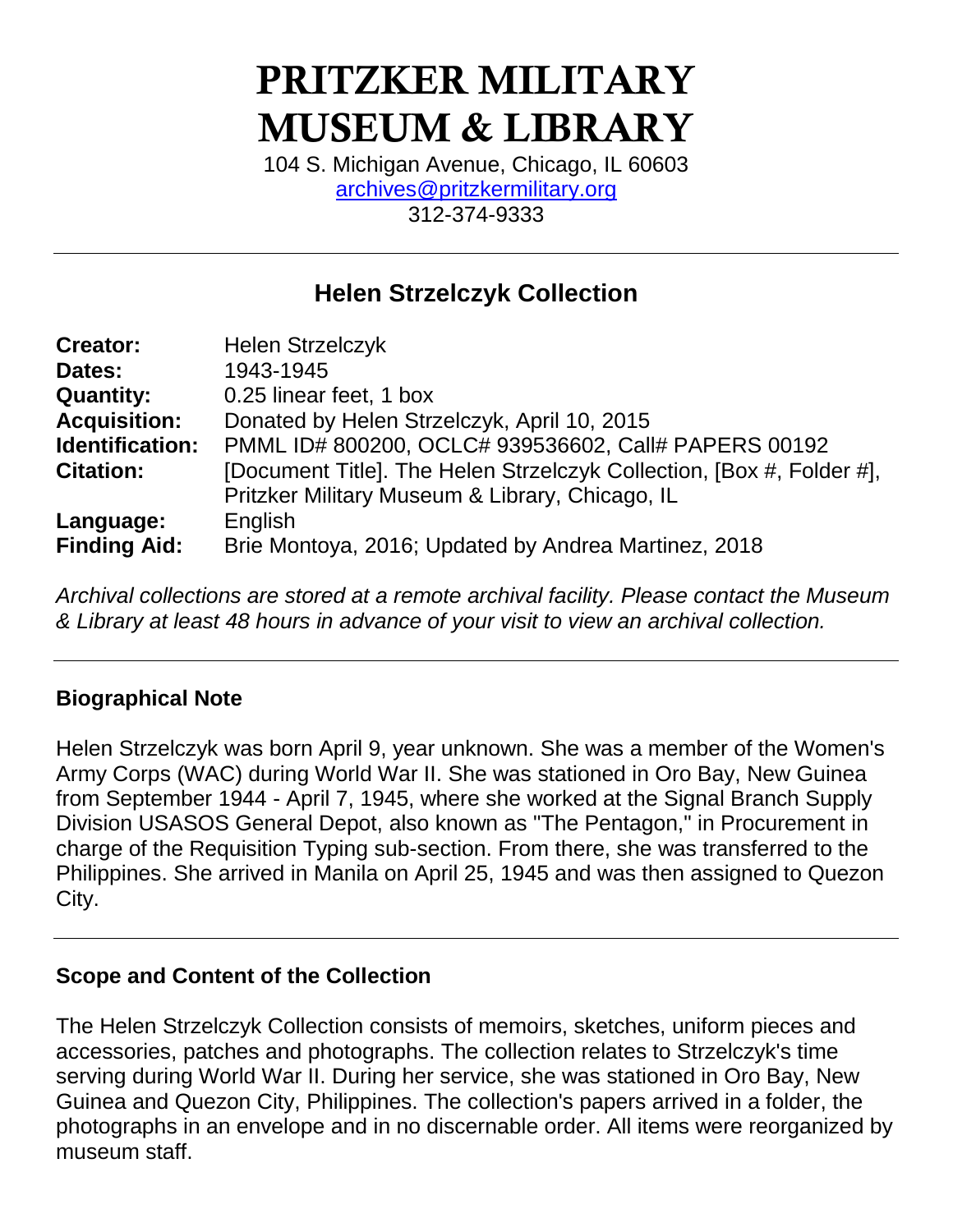### **Arrangement**

The collection arrived in no discernable order. Museum staff has arranged the collection. The collection consists of three series:

### **Series One: Personal Papers**

This series contains correspondence, memoirs and sketches. In her letter to "Taba", Strzelczyk outlines her return stateside. Her three memoirs describe the time she spent in Oro Bay, New Guinea and the Philippines, and the time aboard the Maui traveling between the two. Also included are photocopies of sketches that appear to portray time on the Maui. The sketches are signed "EVA".

#### **Series Two: Ephemera**

This vast majority of this series is made up of Strzelczyk's WAC uniform and militaryissued accessories. Also included are various pins and patches she received. There is also a pair of earrings with Pallas Athena's head, which is the official insignia of the U.S. Women's Army Corps. The contents of this series have been separated from the collection and rehoused.

#### **Series Three: Photographs**

The small photograph series includes black and white photos of Strzelczyk in uniform, one with a male soldier.

# **Rights**

Copyrights held by Helen Strzelczyk were transferred to the Pritzker Military Museum & Library. All other rights are held by the author or publisher. Users assume responsibility for following copyright laws as established by US Code Title 17.

# **Separations**

| <b>Item ID</b> | Call<br><b>Number</b> | <b>Description</b>              |
|----------------|-----------------------|---------------------------------|
| 800200016      |                       | American Campaign Ribbon        |
| 800200017      |                       | Asiatic Pacific Campaign Ribbon |
| 800200040      |                       | Brown leather utility handbag   |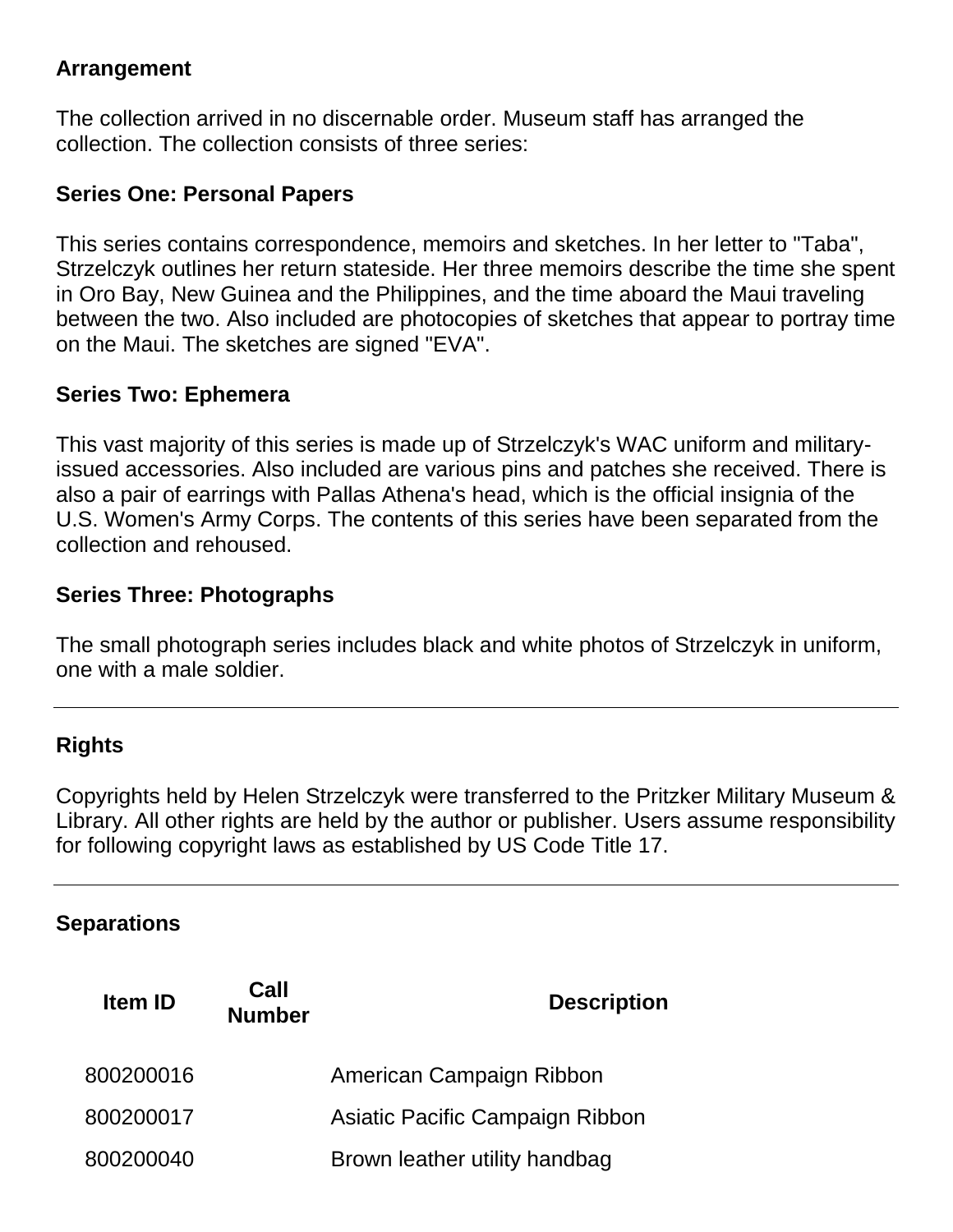| 800200033 | Khaki cotton coat with buttoned belt                                                                                                                                          |
|-----------|-------------------------------------------------------------------------------------------------------------------------------------------------------------------------------|
| 800200026 | Khaki cotton cover with yellow band                                                                                                                                           |
| 800200031 | Khaki cotton summer shirt - Technician, Third Grade<br>insignia attached                                                                                                      |
| 800200025 | Khaki cover with green band                                                                                                                                                   |
| 800200032 | Light drab cotton summer shirt - Technician, Fourth<br>Grade insignia and Service Forces shoulder patch<br>attached; Marshall Fields & Company Military Uniform tag<br>inside |
| 800200030 | Light drab cotton twill summer skirt                                                                                                                                          |
| 800200036 | Nude undergarment shorts                                                                                                                                                      |
| 800200037 | Nude undergarment shorts                                                                                                                                                      |
| 800200038 | Nude undergarment slip                                                                                                                                                        |
| 800200039 | Nude undergarment slip                                                                                                                                                        |
| 800200035 | Olive drab cotton shorts                                                                                                                                                      |
| 800200034 | Olive drab cotton summer trousers                                                                                                                                             |
| 800200028 | Olive drab wool winter skirt                                                                                                                                                  |
| 800200041 | Olive cotton snap-front wallet                                                                                                                                                |
| 800200042 | Olive cotton snap-front wallet                                                                                                                                                |
| 800200013 | Pallas Athena earrings - green backing with gold insignia,<br>about 1 inch in diameter; made by Goldfeather Creations                                                         |
| 800200014 | Red, white and blue ribbon                                                                                                                                                    |
| 800200015 | Red, white and blue ribbon                                                                                                                                                    |
| 800200019 | Sergeant insignia patch                                                                                                                                                       |
| 800200020 | Service Forces sleeve patches                                                                                                                                                 |
| 800200021 | Service Forces sleeve patches                                                                                                                                                 |
| 800200022 | Technician, Third Grade insignia patches                                                                                                                                      |
| 800200023 | Technician, Third Grade insignia patches                                                                                                                                      |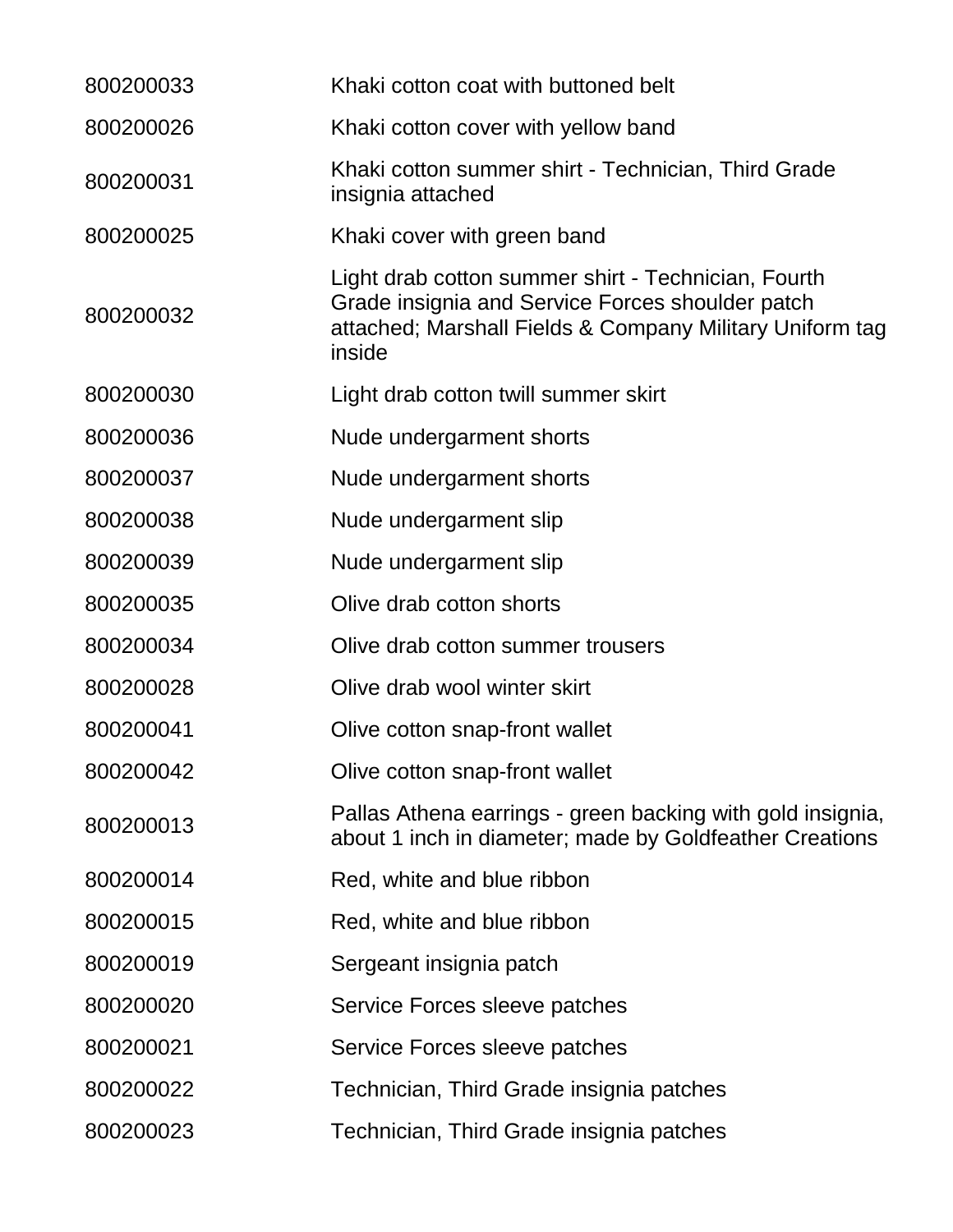| 800200024 | Technician, Third Grade insignia patches                                                                                                                                                                                                                                                                                                                                           |
|-----------|------------------------------------------------------------------------------------------------------------------------------------------------------------------------------------------------------------------------------------------------------------------------------------------------------------------------------------------------------------------------------------|
| 800200027 | Women's Army Auxiliary Corps wool, olive drab winter<br>jacket - attached pins and insignia: Pallas Athene and<br>U.S. collar pins, USARPAC (U.S. Army, Pacific) insignia,<br>Technician, Fourth Grade insignia, World War II MUC<br>(Meritorious Unit Commendation) patch, Honorable<br>Discharge lapel patch, US Army Forces Western Pacific<br>insignia and Overseas Bars patch |
| 800200029 | Women's Army Corps cotton, olive drab field overcoat<br>with detachable wool lining                                                                                                                                                                                                                                                                                                |
| 800200018 | World War II Victory Ribbon                                                                                                                                                                                                                                                                                                                                                        |

# **Key Subjects**

This collection is indexed under the following headings in the Library's online catalog. Researchers interested in materials about related topics, persons, or places should search the catalog using these subject headings.

# **Subjects**

United States. -- Army. -- Women's Army Corps. World War, 1939-1945 -- Campaigns -- Pacific Ocean. World War, 1939-1945 -- Participation, Female. World War, 1939-1945 -- Personal narratives, American. World War, 1939-1945 -- Women.

# **Container List**

| <b>Box</b> | <b>Folder</b> | Item ID $#$ | Title                                                                              | <b>Dates</b>              |
|------------|---------------|-------------|------------------------------------------------------------------------------------|---------------------------|
|            |               |             | <b>Correspondence</b>                                                              | 1945                      |
|            |               | 800200001   | Photocopy of letter from Strzelczyk to<br>"Taba" - returning Stateside from Manila | 11/14/1945-<br>11/18/1945 |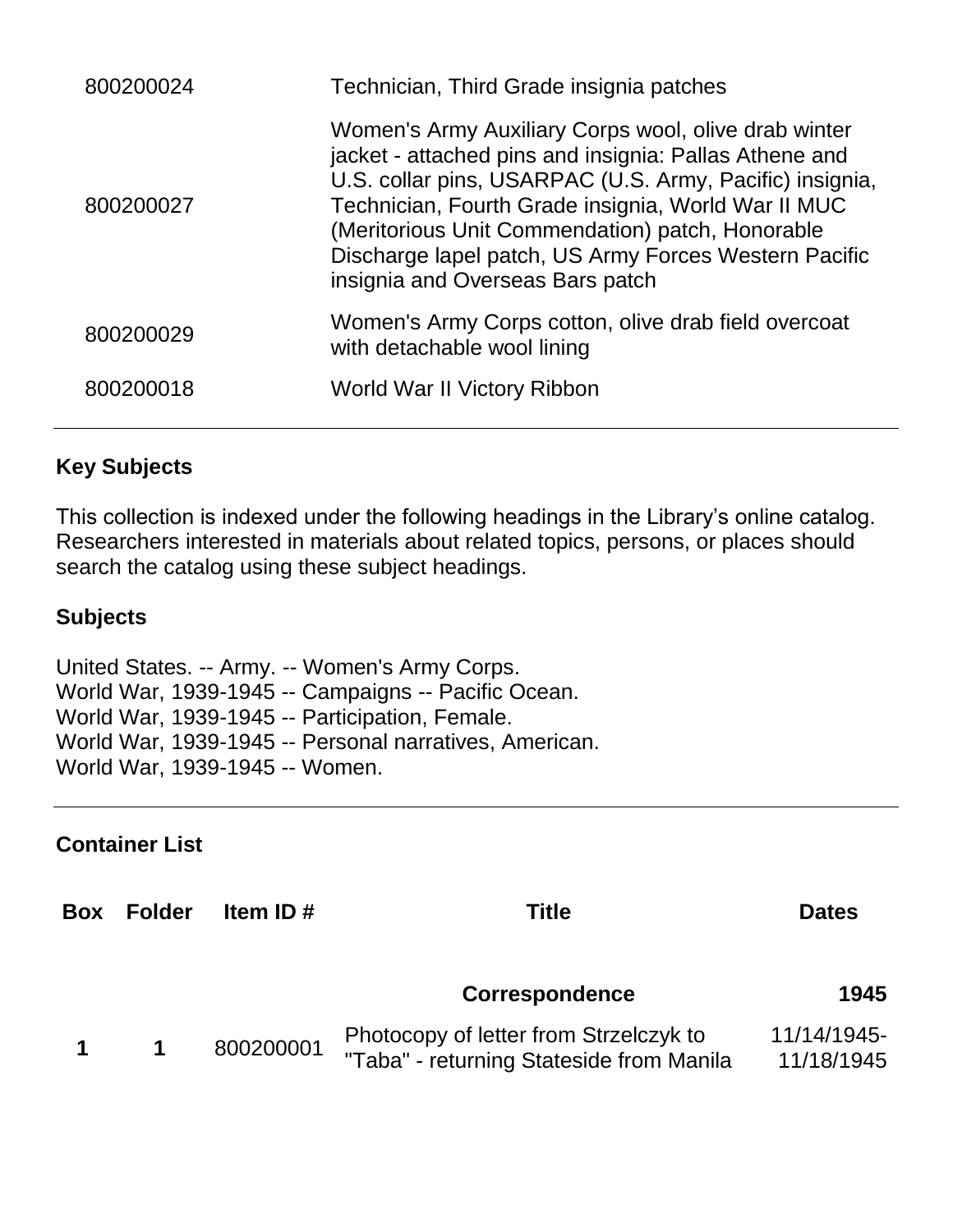|   |              |           | <b>Personal Papers</b>                                                                                                                                                                                                                                       | n.d. |
|---|--------------|-----------|--------------------------------------------------------------------------------------------------------------------------------------------------------------------------------------------------------------------------------------------------------------|------|
| 1 | $\mathbf{2}$ | 800200002 | Photocopy of "Oro Bay - New Guinea" -<br>memoir on Strzelczyk's time in Ora Bay,<br>New Guinea from September 1944-April<br>1945, including photocopied pictures<br>inserted into the memoir pages                                                           | n.d. |
|   |              | 800200003 | Copy of "A WAC's Life On The 'Maui'<br>April, 1945" - Strzelczyk's memoir on<br>transferring to Manila in April 1945,<br>including details on learning Franklin D.<br>Roosevelt has passed away and<br>photocopies of photographs pertaining to<br>the story | n.d. |
|   |              | 800200004 | Photocopy of "Manila, April 25, 1945" -<br>memoir on Strzelczyk's first day in Manila,<br>Philippines, including photocopies of<br>photographs inserted into the memoir<br>pages                                                                             | n.d. |
|   |              | 800200005 | Photocopy of sketch of a male soldier on<br>a balcony looking at Women's Army<br>Corps members on the deck; by EVA                                                                                                                                           | n.d. |
|   |              | 800200006 | Photocopy of a sketch of a male soldier<br>and Women's Army Corps member sitting<br>back to back on deck; drawn by EVA                                                                                                                                       | n.d. |
|   |              | 800200007 | Photocopy of a sketch of a male soldier<br>and Women's Army Corps member sitting<br>back to back on deck; drawn by EVA                                                                                                                                       | n.d. |
|   |              | 800200008 | Photocopy of a sketch of a male soldier<br>and Women's Army Corps member<br>meeting up at the division of the boat,<br>while a guard looks on; drawn by EVA                                                                                                  | n.d. |
|   |              | 800200009 | Photocopy of a sketch of the dining hall<br>on board; drawn by EVA                                                                                                                                                                                           | n.d. |
|   |              | 800200010 | Photocopy of a sketch of three members<br>of the Women's Army Corps waiting on<br>deck while it rains; drawn by EVA                                                                                                                                          | n.d. |
|   |              |           |                                                                                                                                                                                                                                                              |      |